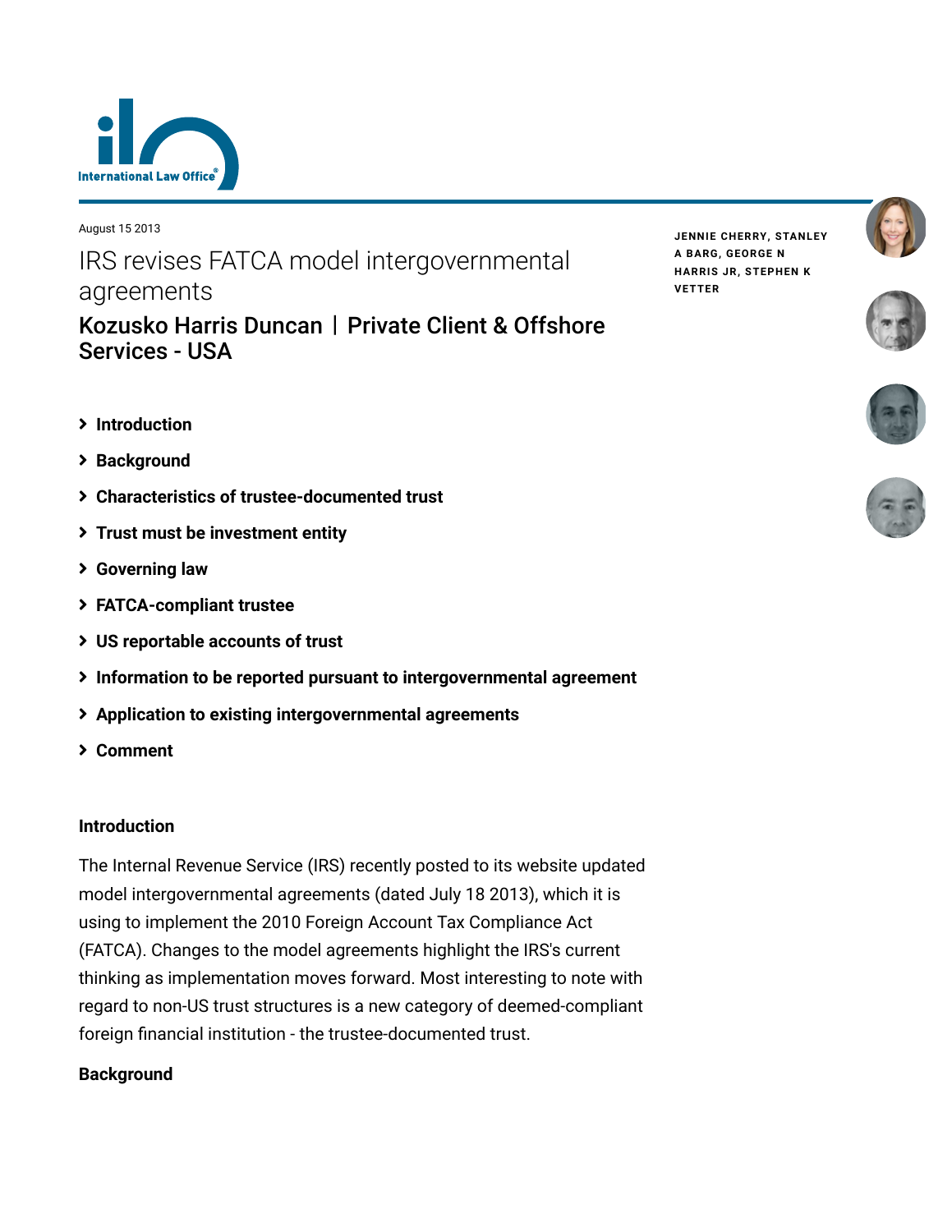Certain foreign financial institutions (FFIs) described in Annex II to the model agreements are classified as non-reporting FATCA partner financial institutions. As such, they are deemed-compliant FFIs for purposes of FATCA and will be treated as having met their FATCA reporting requirements and withholding obligations. Thus, a registered deemedcompliant FFI can certify its FATCA status to any withholding agent on Form W-8BEN-E and avoid the 30% withholding. The IRS recently delayed for six months the start of FATCA withholding (to payments made after June 30 2014) and the implementation of new account opening procedures, as well as related requirements to comply with FATCA (for [further details please see "Time for non-US trustee companies and their](http://www.internationallawoffice.com/newsletters/Detail.aspx?g=e197afb4-94b5-46eb-a5e9-16008a56c467) trusts to prepare for FATCA").

## <span id="page-1-0"></span>**Characteristics of trustee-documented trust**

The FATCA final regulations do not include the trustee-documented trust option in the deemed-compliant FFI provisions. Nevertheless, as of July 18 2013, the updated Annex II to the FATCA intergovernmental agreement models adds a trustee-documented trust in the deemed-compliant category. To qualify, the trust must:

- be established under the laws of the FATCA partner jurisdiction; and
- have as the trustee:
	- a reporting US financial institution;
	- a reporting Model 1 FFI; or
	- a participating FFI.

That trustee must report all information required to be reported pursuant to the intergovernmental agreement with respect to all US reportable accounts of the trust.

# <span id="page-1-1"></span>**Trust must be investment entity**

The trustee-documented trust classification is open to trusts that are financial institutions. Since trusts are entities for FATCA purposes, they will have a FATCA classification. This classification is not necessarily the same for every trust. Where the trustee of a foreign trust is a professional trustee company, the trust itself will be an investment entity because it is managed by a financial institution, and thus classified as an FFI. Where the trustee is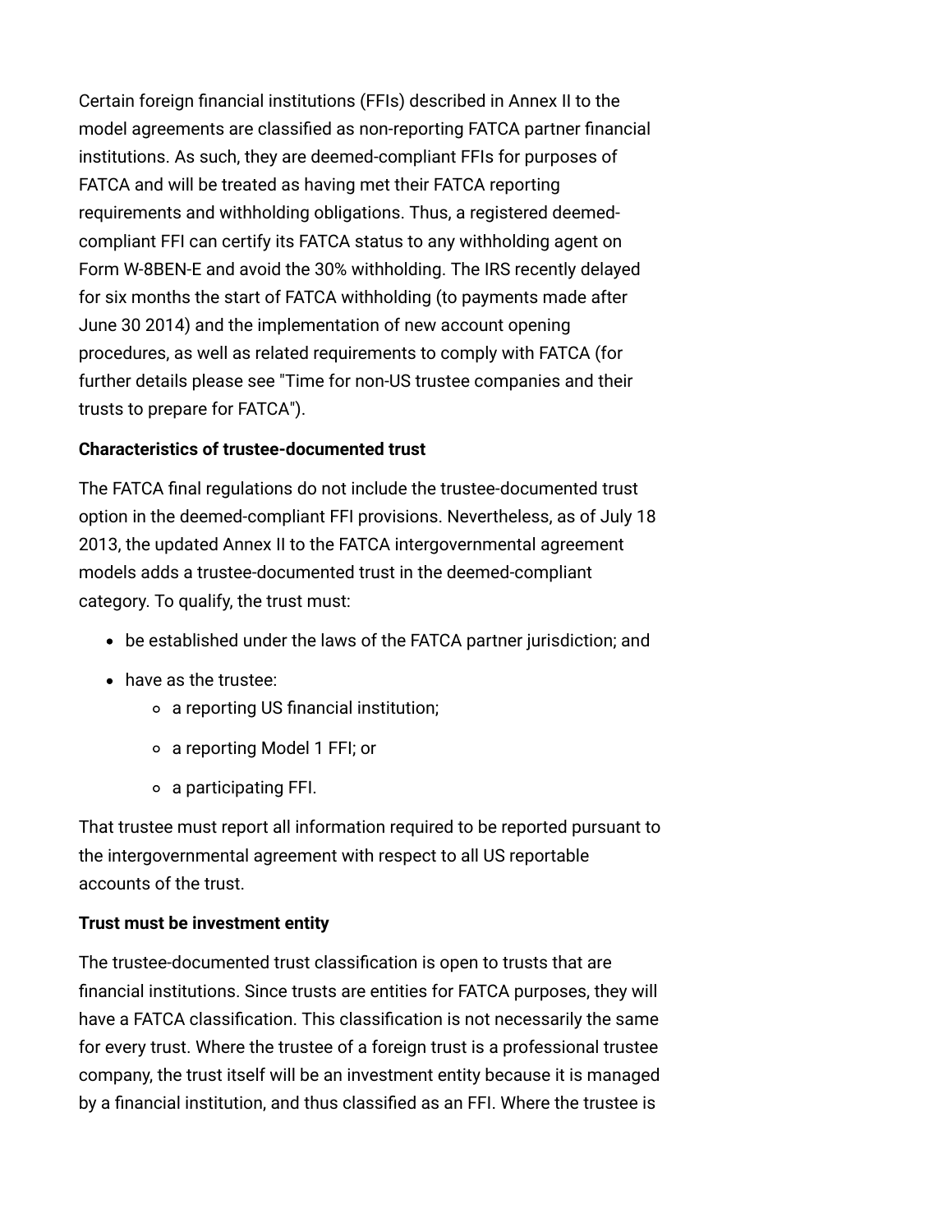an individual or a private trustee company, the non-US trust may instead be classified as a non-financial foreign entity (NFFE) if it is not otherwise managed by a financial institution (eg, a professional investment manager). As an NFFE, the trust can avoid FATCA withholding by selfcertifying to any withholding agent that it is a foreign entity that is not a financial institution and either identify its substantial US owners or certify that it has none.

Although a trust with an individual trustee and a professional investment manager will be classified as an investment entity for FATCA purposes, the trustee-documented trust classification is available only to trusts with financial institution trustees. This means that an FFI trust without a financial institution trustee will need to qualify under a different FATCA [classification to avoid withholding \(for further details please see "Time for](http://www.internationallawoffice.com/newsletters/Detail.aspx?g=e197afb4-94b5-46eb-a5e9-16008a56c467) non-US trustee companies and their trusts to prepare for FATCA").

### <span id="page-2-0"></span>**Governing law**

In order to take advantage of the trustee-documented trust classification, the trust itself must be established in a jurisdiction with a FATCA intergovernmental agreement that includes this provision in Annex II. Annex II to both the updated Model 1 and Model 2 agreements includes a trustee-documented trust. As discussed below, it would seem reasonable that the existing intergovernmental agreements, such as those with Switzerland (Model 2) and the United Kingdom (Model 1) will be updated to include this classification as well.

## <span id="page-2-1"></span>**FATCA-compliant trustee**

It appears to be unnecessary for the trustee to be organised or resident in the same jurisdiction as the trust in order for the trust to qualify for the trustee-documented trust FATCA classification. It also appears that the trustee need not be in a jurisdiction with a FATCA intergovernmental agreement.

The requirement that the trust have as trustee a participating FFI can be met by a trustee company (professional or private) that has registered with the IRS and entered into an FFI agreement pursuant to the terms of the FATCA final regulations. It also can be met by a trustee company in a Model 2 jurisdiction that has registered and entered into an FFI agreement pursuant to the Model 2 intergovernmental agreement or a trustee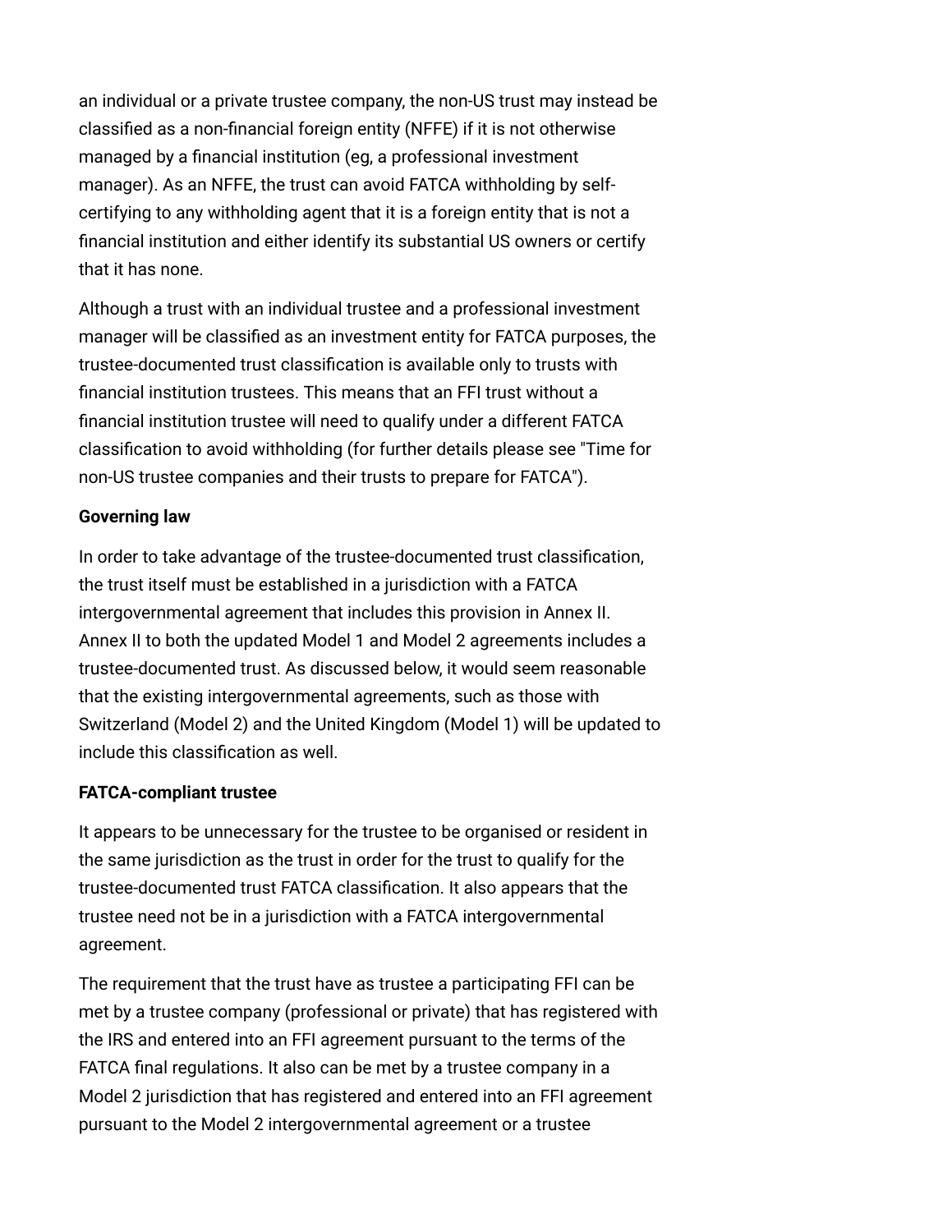company in a Model 1 jurisdiction. At present, reporting Model 1 FFIs would include trustee companies in the United Kingdom, Denmark, Germany, Ireland, Mexico, Norway and Spain. The Bahamas, the British Virgin Islands and the Cayman Islands have also indicated that they will enter into Model 1 intergovernmental agreements. Switzerland and Japan have entered into Model 2 intergovernmental agreements. Jersey, Guernsey and the Isle of Man are each working on finalising an agreement with the IRS similar to the UK agreement (Model 1), which it seems reasonable to assume will include an Annex II with the trustee-documented trust deemedcompliant FFI category. Thus, for example, it appears likely that a Jersey trust with a Swiss trustee company as trustee could be a trusteedocumented trust for FATCA purposes.

### <span id="page-3-0"></span>**US reportable accounts of trust**

As a non-reporting FATCA partner financial institution, the trust itself will not be required to register with the IRS. Its trustee, which will be registered with the IRS, will report all information required with regard to the US reportable accounts of the trust. A 'US reportable account' means a financial account held by one or more specified US persons or by a non-US entity with one or more controlling persons who is a specified US person.

Under the Model 2 intergovernmental agreement, the term 'financial account' has the meaning set out in the FATCA final regulations. Under those regulations, a financial account includes an equity or debt interest in an investment entity. In the case of a trust, an equity interest in a trust means an interest held by:

- a person who is an owner of all or a portion of the trust under the US grantor trust rules;
- a beneficiary who is entitled to a mandatory distribution pursuant to the terms of the trust;
- a beneficiary who may receive a discretionary distribution from the trust at the discretion of the trustee or a person with a limited power of appointment, but only if such person receives a distribution in the calendar year.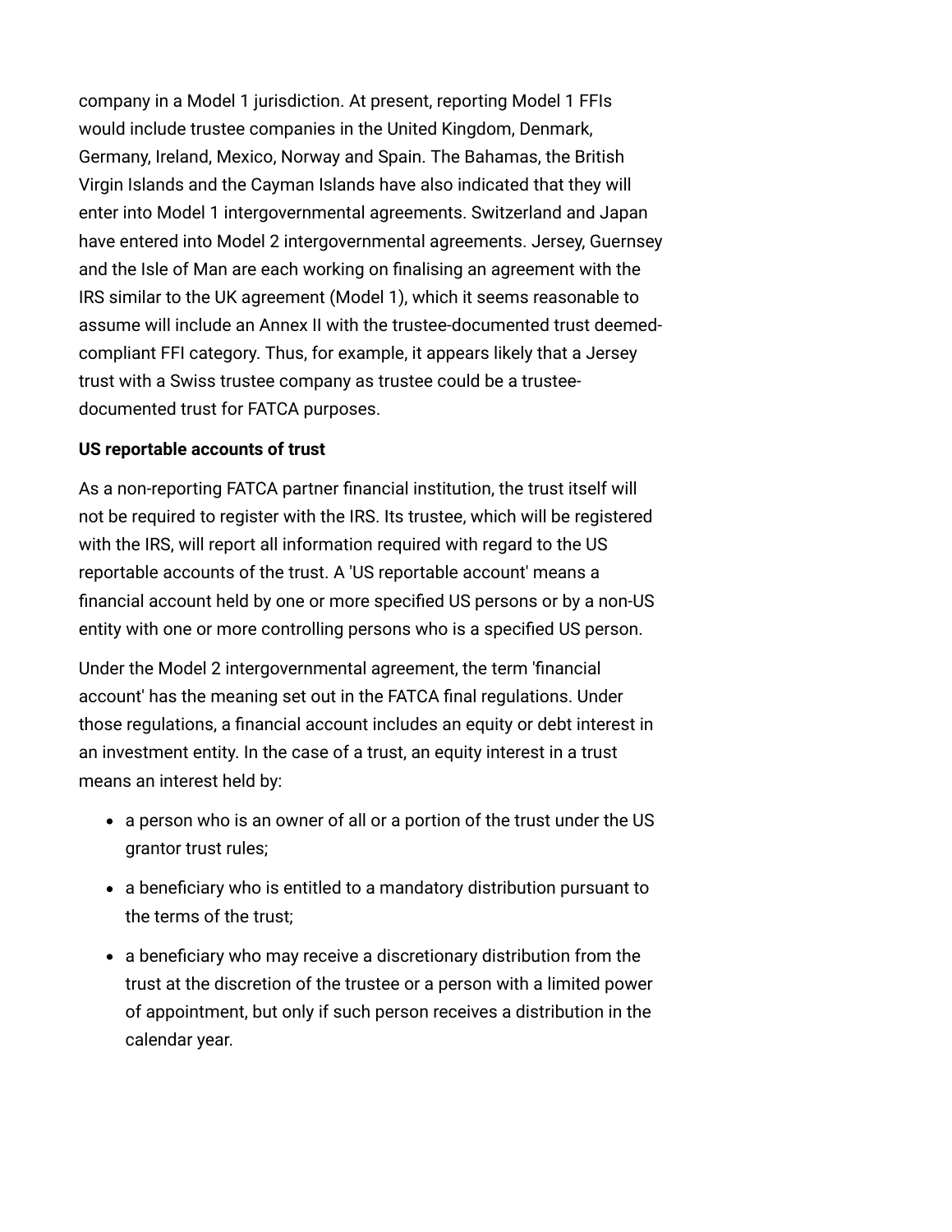Under the Model 1 intergovernmental agreement, the meaning of an equity interest in a trust is different. As in the FATCA final regulations, under the Model 1 agreement, a financial account includes, in the case of an entity that is a financial institution solely because it is an investment entity (as is the case with a non-US trust that has a professional trustee company as trustee), any equity or debt interest in that financial institution (ie, the trust). However, under the Model 1 agreement, an equity interest in a trust is considered to be held by:

- any person treated as a settlor or beneficiary of all or a portion of the trust; or
- any other natural person exercising ultimate effective control over the trust.

A specified US person is treated under the Model 1 agreement as being a beneficiary of a trust if such person "has the right to receive directly or indirectly (for example, through a nominee) a mandatory distribution or may receive, directly or indirectly, a discretionary distribution from the trust" (emphasis added). The wording 'may receive' applied to a discretionary distribution, without the clause 'but only if such person receives a distribution in the calendar year', seems to result in the reporting of all US discretionary beneficiaries, regardless of whether they receive a distribution. In general, US beneficiaries of foreign trusts are required to report to the IRS only distributions received and known interests in foreign trusts if their specified foreign financial assets meet certain reporting [thresholds \(for further details please see "New guidance and forms to](http://www.internationallawoffice.com/newsletters/Detail.aspx?g=e363950f-fc95-449f-ba7a-7a37a20a912d) [report foreign accounts and use of trust property" and "IRS releases new](http://www.internationallawoffice.com/newsletters/Detail.aspx?g=1da9dd2f-7552-4f5f-a90b-ede05a3bc18a) form to report specified foreign financial assets").

The regulations to the UK Model 1 FATCA intergovernmental agreement repeat the definition of 'equity interest' with the 'may receive' language. However, Her Majesty's Revenue & Customs (HMRC) guidance notes to the agreement state that the information to be reported in relation to trusts that are investment entities will be the equity interest in the trust and this applies to interests held by "a beneficiary that receives a discretionary distribution from the trust in the calendar year". The guidance further provides that payments to be reported are the total gross amounts paid or credited to "beneficiaries who receive mandatory or discretionary distributions during the calendar year" and a specified US person shall be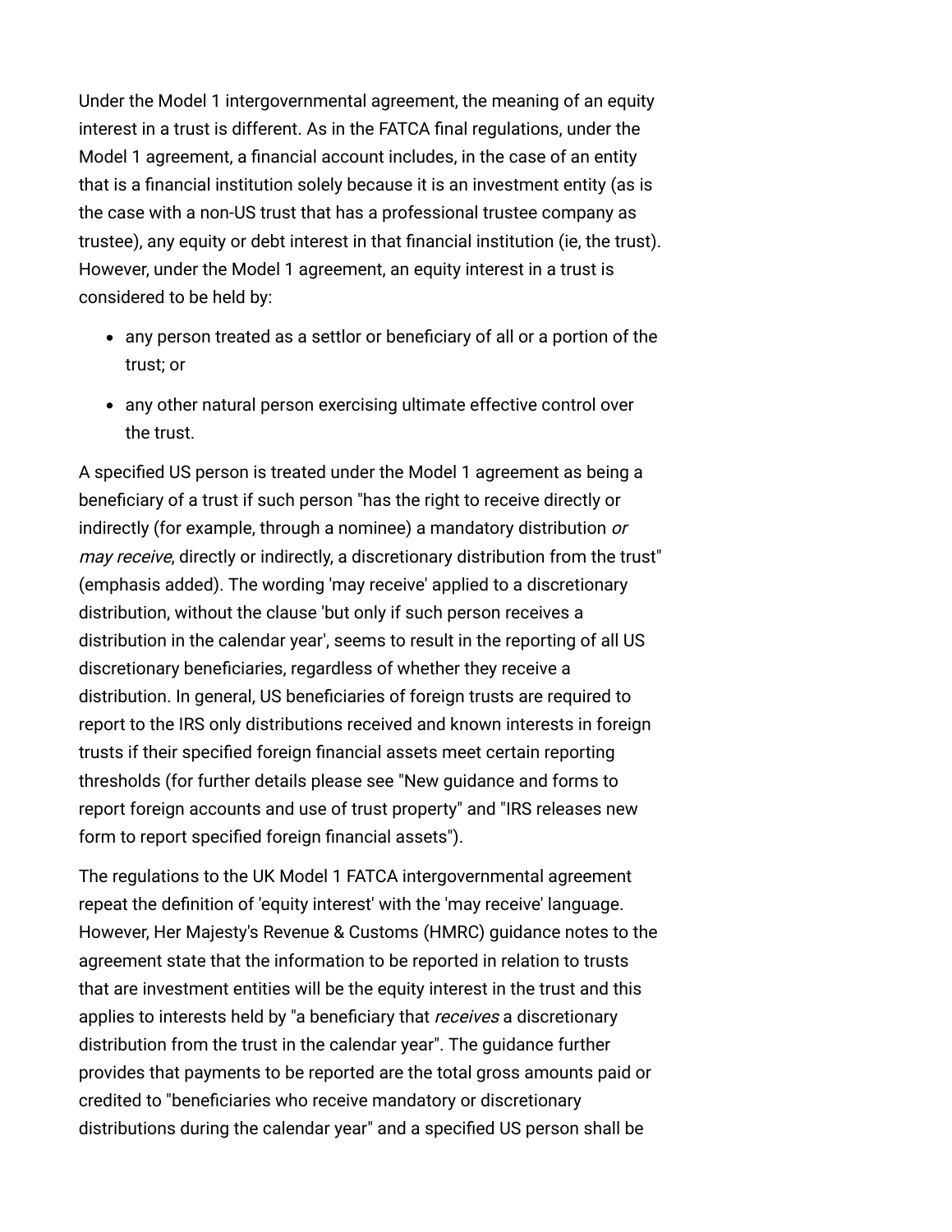treated as being a beneficiary of a trust if such person has the "right to receive directly, or indirectly a mandatory or discretionary distribution" from the trust. Arguably, a US discretionary beneficiary who has not received a distribution does not have a "right to receive" a discretionary distribution.

The HMRC guidance notes conform the UK Model 1 language with that of the FATCA final regulations and the Model 2 intergovernmental agreements. This is the correct approach and it is hoped that the IRS will clarify that only US discretionary beneficiaries receiving distributions from trustee-documented trusts need be reported to the IRS by the trustee.

# <span id="page-5-0"></span>**Information to be reported pursuant to intergovernmental agreement**

It appears that the information to be reported with respect to a trusteedocumented trust is that which is required pursuant to the intergovernmental agreement of the jurisdiction where the trust is established. The information required under the model agreements and the final regulations is substantially the same.

The trustee is required to report the following information with respect to an equity interest in a trust held by a US person:

- the name, address and US tax identification number of the US person;
- the value of the equity interest;
- the gross amounts paid or credited to the US person during the calendar year; and
- such other information as may be required by Form 8966, FATCA report (not yet released).

## <span id="page-5-1"></span>**Application to existing intergovernmental agreements**

All the intergovernmental agreements concluded to date provide that, in certain circumstances, a partner jurisdiction is entitled to the benefit of any more favourable provision to which the United States agrees in a comparable agreement with another partner jurisdiction (typically referred to as a 'most favoured nation' clause). Some also include a coordinating provision providing that a partner jurisdiction may permit its FFIs to use a definition in the relevant FATCA final regulations in lieu of a corresponding definition in the intergovernmental agreement, provided that such